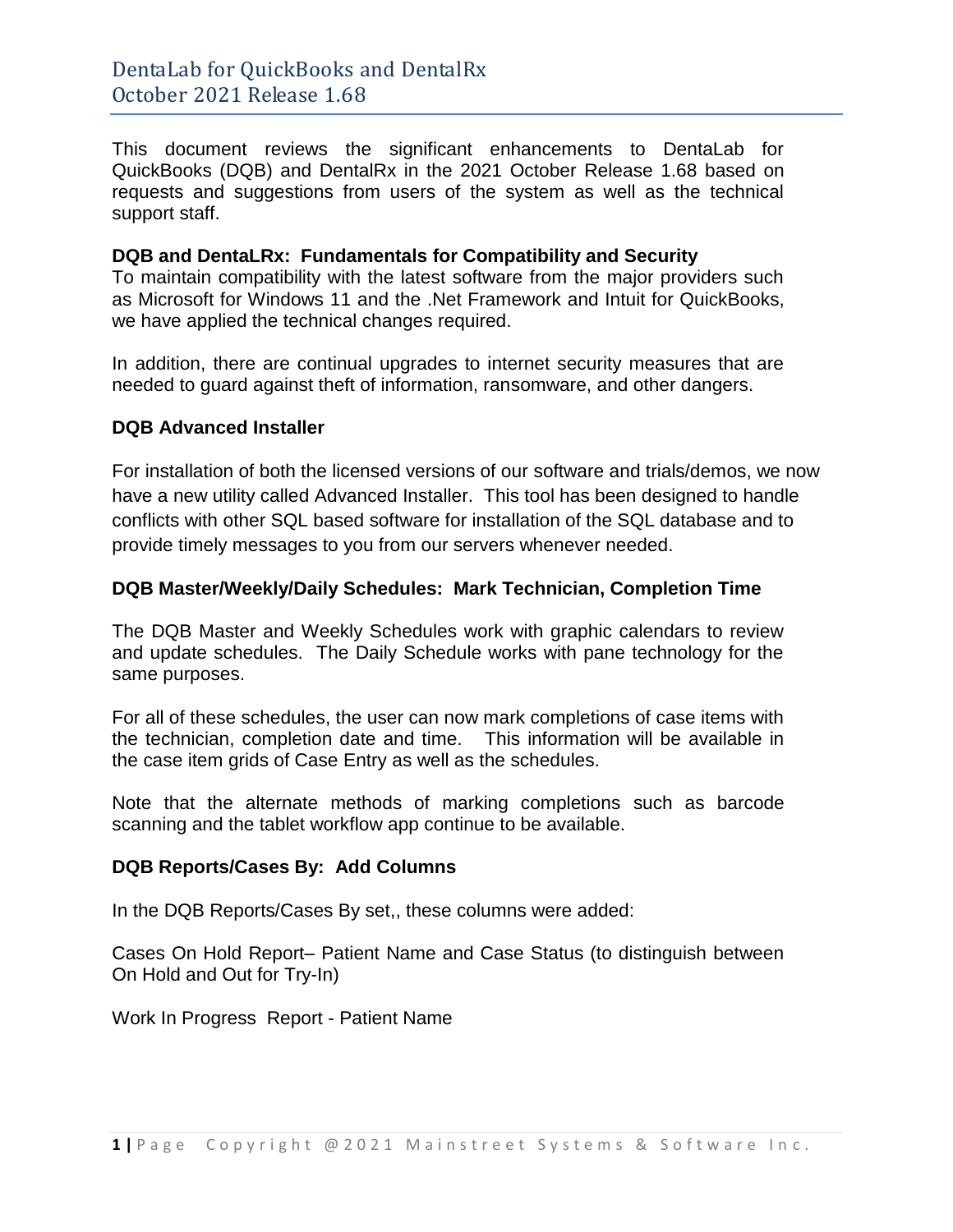# **DQB Case Entry: To Identify Required Fields**

In Options/Case Settings you can indicate which case fields are required.

In Case Entry, these fields are now identified by placing a red asterisk to the left of each field name.

NOTE: The case entry fields marked as Disabled in Options/Case Settings are grayed out so that information cannot be entered.

## **DQB Options/Users & Security: Add Individual Email Authorizations**

You now have the option to authorize individual login users to send email messages for cases and customers. Below the entry for user name, login and password is an optional section to fill if you want to give this authorization.

Optional: If this user is authorized to send emails for cases and customers, complete this section.

You will be given a choice of the default email settings for the lab (entered in Options/Email Settings) or the user-authorized email at all points involving sending emails for cases or customers:

Case Entry Basic Lists-Customers Customer Center

NOTE: This feature is not applicable to the DQB Notifications Supplement.

# **DQB Individual Case QC and Ship Action**

Currently we have a QC and Ship option in the action menu for an individual case as well as in the Case Entry screen. To mark the case as actually shipped, the user would scan the case number barcode from the work ticket.

For those not scanning barcodes, we have added the capability to do this from the screen. If the case already has an actual shipped date/time, this will be shown to the user with the option to update it to the current date/time.